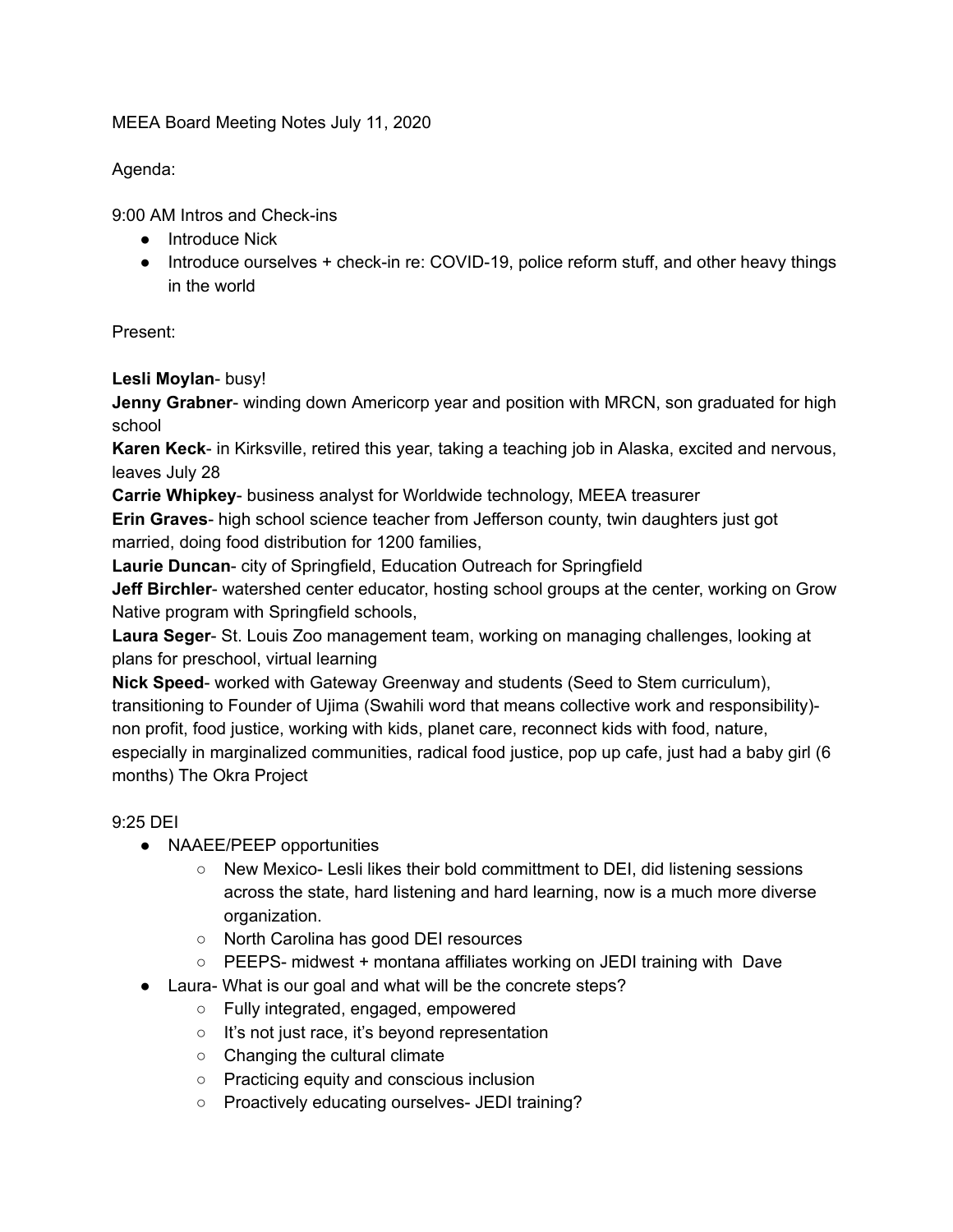- Speakers, finding resources
- Shift to action instead of blame
- Structure, governance, policies, DEI statement- we need one
- Practices- embedded norms- Zoom, travel for conferences,
- Systems based thinking- paradigm shift, investment in solution
- How do we keep ourselves in check
- Investing time and effort, PD requirement/recommendation
- Spread it out beyond us to our partners
- Karen- can we identity something specific and start with the low hanging fruit
- Sarah- start with ourselves, then share with the group
- Lesli- NAAEE- call people in instead of calling people out, TRUST
- Jenny- trying to get people of color and marginalized groups to be on the board and in the advisory groups
- What are the barriers, why don't we represent diversity?
- Meredith- who do you ask?
- Jeff- making this a conference strand or the entire conference theme, how to?
	- Strand or part of the criteria for any session- Laura
- Lesli- measuring our progress with how we are embedding ourselves with other groups
- Karen- schools need inclusivity, and we are in schools, website training materials, enivronmental justice lesson plans or resources for the website
- MGS+
- Laura- create a decision tree or rubric that will guide us in making decisions about where we put our resources
- Lesli- draft a statement, catalog what we are doing
- GG's "Action Steps" [http://campaign.r20.constantcontact.com/render?m=1110899214824&ca=0f49d983-4923](http://campaign.r20.constantcontact.com/render?m=1110899214824&ca=0f49d983-4923-4dc1-b0bd-19096fb23e06) [-4dc1-b0bd-19096fb23e06](http://campaign.r20.constantcontact.com/render?m=1110899214824&ca=0f49d983-4923-4dc1-b0bd-19096fb23e06)
- Other resources
- Discussion (idea: board members do 1 individual DEI p.d. annually and share out)
- Document- sharing stories and our individual work or ways that we are learning-resources-
- Part of the agenda for each meeting
- Committee to start working on the diversity statement, Laura, Erin, Carrie, Sarah & Lesli
- Erin- how do you get buy in from black kids, teachers who may be hesitant to even be in nature
- Jenny- fear of sitting on the ground, bugs, related to home life and families attitudes, not unique to one group, most fear and opposition from history of not being labeled as poor, from the country, goes back to shame, deep societal,
	- Use a stick, just look, how do we help people be more comfortable in nature?
	- Pausing and acknowledging the experiences of kids and parents-Jenny
	- "I grew up in the country, we don't put our gardens in the front yard."-
	- So much can happen when we are able to lean into hard conversations!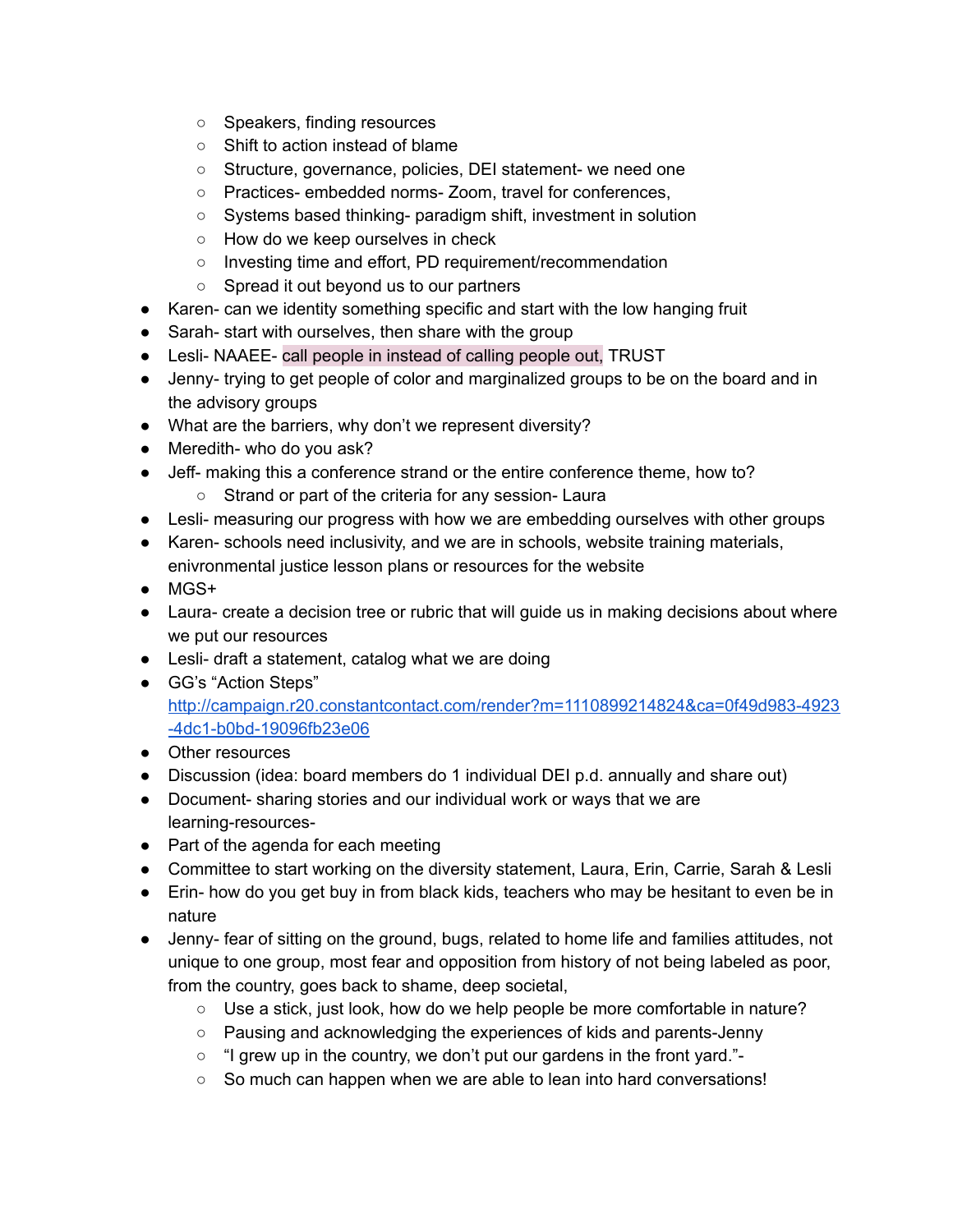● Laura- one and done is not effecive, real change comes from repeated exposure and relationships

9:55 wrap up--how are we feeling, next steps

10:00 Advisory Board--first meeting on 7/15

- Meredith- people have been invited to be members. (all in St. Louis)
	- Bill Rupert- connected, former boss of Lesli, will help increase audience
	- Nicky Lemley- Lesli met her at a conference, experiential ed, higher ed too, husband on MRR board
	- Leah Cliburn- super busy, works for Sierra Club, interrim director of missouri refugee program, spoke at melab,
	- Laura Kozak- fundraiser, interim director and helped with growing budgets
- What is the most important thing that we want the board to tackle is-
	- $\circ$  Laura-Have enough money to function enough to pay Lesli- and grow from there
	- Jenny- Cultivating strong donor base for MEEA and fundraising for MEEA, Jenny would like role descriptions so she can send them to her folks.

10:15 Bylaws--change to reflect dynamic governance? (less hierarchical, consensus-based)

- Overview
	- [https://www.kosmosjournal.org/kj\\_article/dynamic-governance-and-21st-century](https://www.kosmosjournal.org/kj_article/dynamic-governance-and-21st-century-organizational-relevance/)[organizational-relevance/](https://www.kosmosjournal.org/kj_article/dynamic-governance-and-21st-century-organizational-relevance/)
	- o [https://www.youtube.com/watch?v=F818QTn6\\_f8](https://www.youtube.com/watch?v=F818QTn6_f8)
- Point person on this?
- 10:25 --Conference Updates and Feedback
	- Laurie- planning a virtual conference, sharing of ideas with Laura Downey from Kansas, idea to have a joint conference, software that allows people to do more networking, cost sharing speakers, expand the reach of the conference, we are on track with session proposals,
		- $\circ$  Developing a survey to find out what people want-feedback of what might work best for them
		- Look at survey-
		- Pre- recorded sessions each day and culminating event at the end of the day
		- Still lots of options to work our and explore
		- Fee structure- pay what you can

10:40--Finances (fundraising and COVID-19 challenges, QB training for Carrie \$138, financial report, training by Laura Kozak)

● COVID and teleworking expenses for VISTAs [https://blueavocado.org/hr-and-employment-issues/ask-rita-for-what-work-related-expen](https://blueavocado.org/hr-and-employment-issues/ask-rita-for-what-work-related-expenses-must-i-reimburse-remote-employees/) [ses-must-i-reimburse-remote-employees/](https://blueavocado.org/hr-and-employment-issues/ask-rita-for-what-work-related-expenses-must-i-reimburse-remote-employees/)